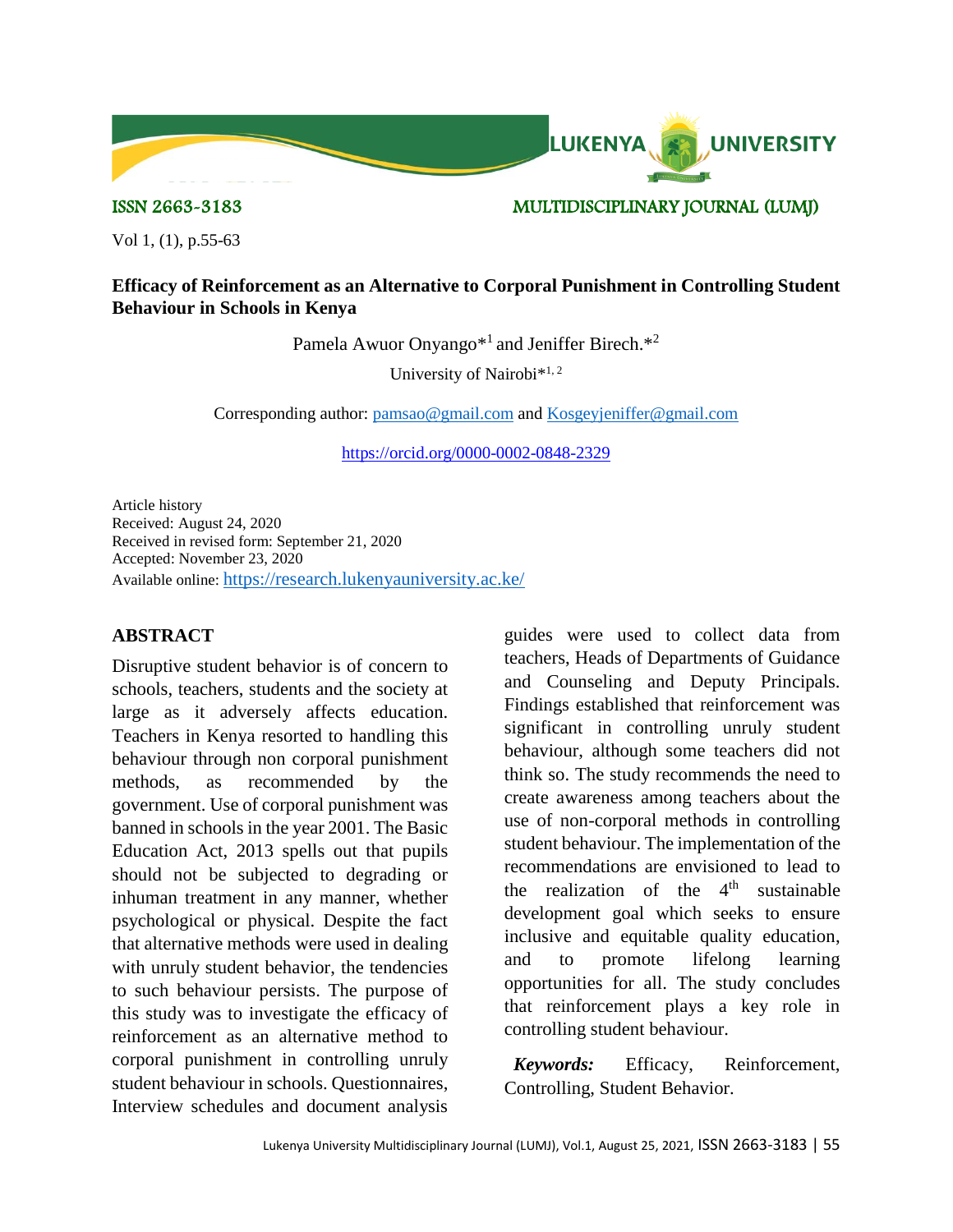### **1.0 INTRODUCTION**

Maintaining discipline among learners in the 21st century is the most challenging work in the teaching career (Yaghambe, 2013; Semali and Vumilia, 2016). The handling of students needs care and safety, and discipline assumes different forms in schools (Nakpodia, 2012). Numerous schools encounter unruly students' behavior like violation of rules and destruction of property (Osher, Bear, Sprague and Doyle, 2010). Despite the fact that teachers use alternative methods to corporal punishment, they maintain that they are less powerful compared to corporal punishment (Busienei, 2012).

In the United States, corporal punishment was outlawed in 30 states, though still used extensively in 20 states (Batul, 2011). The first European nation to outlaw corporal punishment was Sweden (Durrant, 1996). The United Nations stresses the need for legal reforms to create awareness about the hazards of corporal punishment use and enhance other non violent methods (UNICEF, 2001). In Africa, corporal punishment was banned in Egypt (Wasef, 2011). South Africa too adopted numerous steps of prohibiting corporal punishment (Soneson, 2005). In Kenya, corporal punishment was banned in 2001 by the introduction of the Children Act of 2001 (Government of Kenya, 2001) and the rights of children were enshrined in the Constitution of Kenya 2010, which shields them from all forms of punishment (Republic of Kenya, 2013). The Ministry of Education requires teachers to use non corporal measures to tackle indiscipline issues in institutions (Ministry of Education, Science and Technology, 2005). Consequently,

teachers in Kenya have invented distinctive ways of managing student behaviour in the form of reinforcement, exclusion, manual punishment and guidance and counseling (Agesa, 2015; Ndembu, 2013). In Bondo Sub County, student behaviour problems persist (Bondo Sub county Office, 2015) as teachers try to control student behaviour through non corporal methods. The objective of this research was to interrogate the efficacy of reinforcement as an alternative to corporal punishment in schools in Kenya.

## **2.0 METHODOLOGY**

Mixed methods approach with concurrent triangulation design was used in the current study. Target population comprised of 40 deputy principals, 40 Heads of Guidance and counseling and 351 teachers. Stratified random sampling technique was used to identify schools and their proportions. Krejcie and Morgan (1970) Sample Determination Table was used to obtain a sample size of 28 heads of guidance and counseling, 28 deputy principals and 196 teachers. Questionnaires, interview schedules and document guides were used to collect data. Validity of the instruments was ascertained by seeking the judgment of experts in the department of psychology while piloting of the research instruments was undertaken in 9% of the total population that did not participate in the study. Quantitative data was analyzed using correlational analysis and descriptive statistics while qualitative data was analyzed through thematic analysis (Braun & Clarke, 2006).

#### **3.0 FINDINGS AND DISCUSSIONS**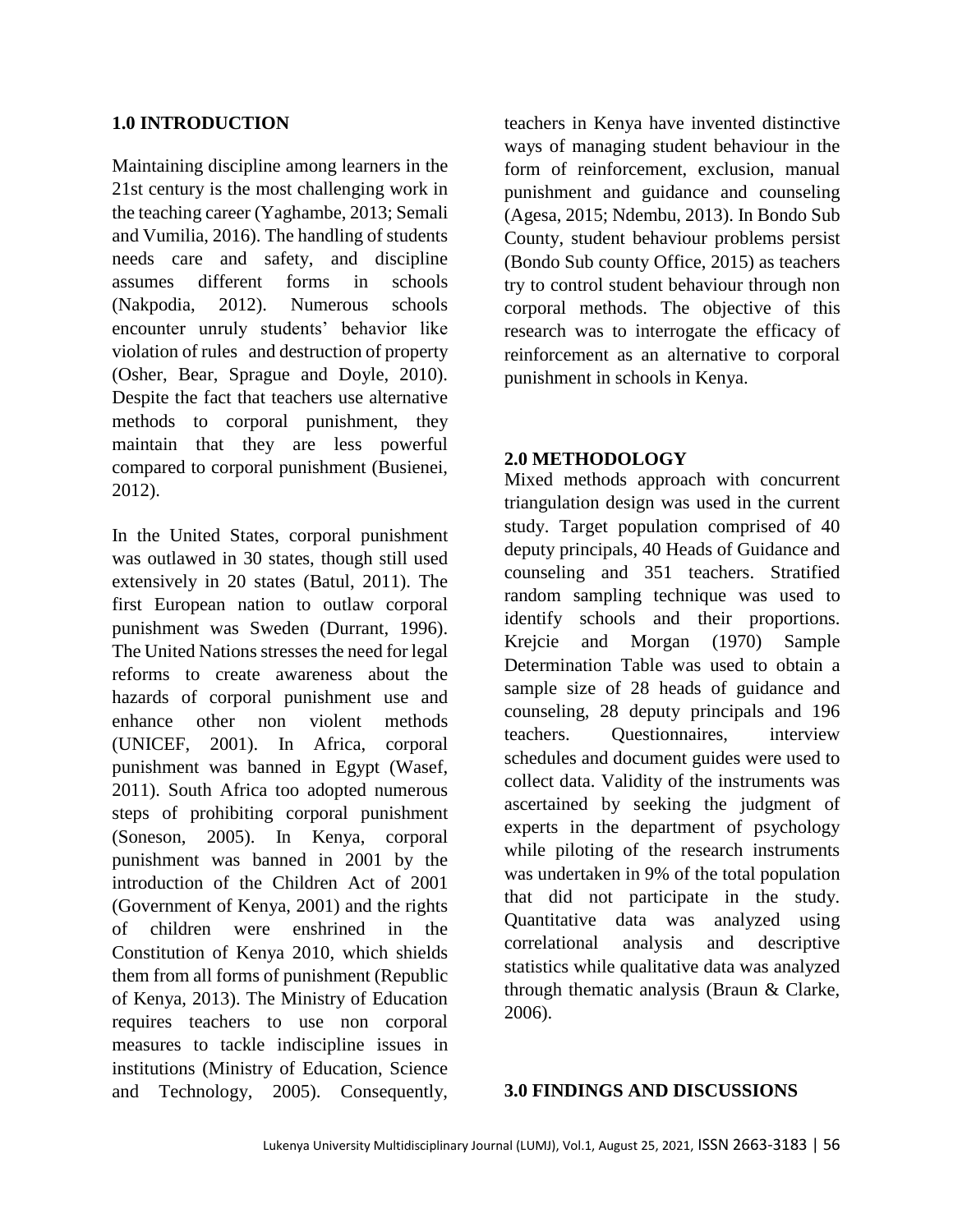*Table1. Descriptive Statistics on Reinforcement*

|                  | Indicator                                                                                          | <b>SA</b> | A |                            | <b>SD</b>                                     |
|------------------|----------------------------------------------------------------------------------------------------|-----------|---|----------------------------|-----------------------------------------------|
|                  | Reinforcement increases a feeling of belonging in the<br>learners.                                 |           |   |                            | $(42\%)(16\%)(11.5\%)(33\%)(14\%)$            |
| 2                | Reinforcement inspires learners not to repeat un-<br>acceptable behaviour.                         |           |   |                            | $(45\%)$ $(38\%)$ $(10\%)$ $(3.66\%)$ $(3\%)$ |
| 3                | Reinforcement has made it possible for learners to prevail<br>over behavioural and social problems |           |   |                            | $(40\%)$ (38%)(16%)(04%)(2.1%)                |
| $\boldsymbol{4}$ | Reinforcement makes learners have positive inclination<br>towards school.                          |           |   | $(65\%)$ (28%)(7%)(0%)(0%) |                                               |

Table 1 shows that respondents who believed reinforcement enhanced a sense of belonging in the students were 42% (Strongly Agree) and 16%(Agree) while those who believed it did not were 33% (Strongly Disagree) 14% (Disagree). The findings suggest that most respondents believed that reinforcement enhanced a sense of belonging in the students. Conversely, Brown (2013) in New Zealand argues that the use of reinforcement approaches effectively increased positive behaviour among the students. However, Reupert and Woodcock (2011) in their study in Australia maintain that corrective strategies used by teachers are of low level and are not effective in barring student misbehaviour.

Although some respondents believed alternative corrective measures do not enhance a sense of belonging, qualitative findings indicate that positive reinforcement has effect on student behaviour. Students who were reinforced behaved well, were more confident and closely related with their teachers. They developed a sense of belonging, which made them behave appropriately, as was noted:

 *'Reinforcement is instrumental and should be sustained since it brings learners to the teachers'* [DP 16].

One Head of Department similarly remarked:

 '*The learners get motivated and develop a sense of belonging that changes their behaviour'* [HOD 1].

The expressions of DP 16 and HOD1 suggest that reinforcement plays a role in controlling learner behaviour. Dasaradhi, Ramakrishna and Rayappa (2016) in India assert that teachers need to sustain learners' interest and Dodge (2011) in America equally maintains that there is need to appreciate learners for showing acceptable behaviour.

Additional findings from the minor occurrence book established that if learners' name did not appear in the list of noise makers, he or she was rewarded, and the learner reciprocated by sustaining good conduct. This indicates that positive reinforcement enables learners to maintain desirable conduct. Similarly, Brown (2013) in his study in America postulates that teachers depend on reinforcement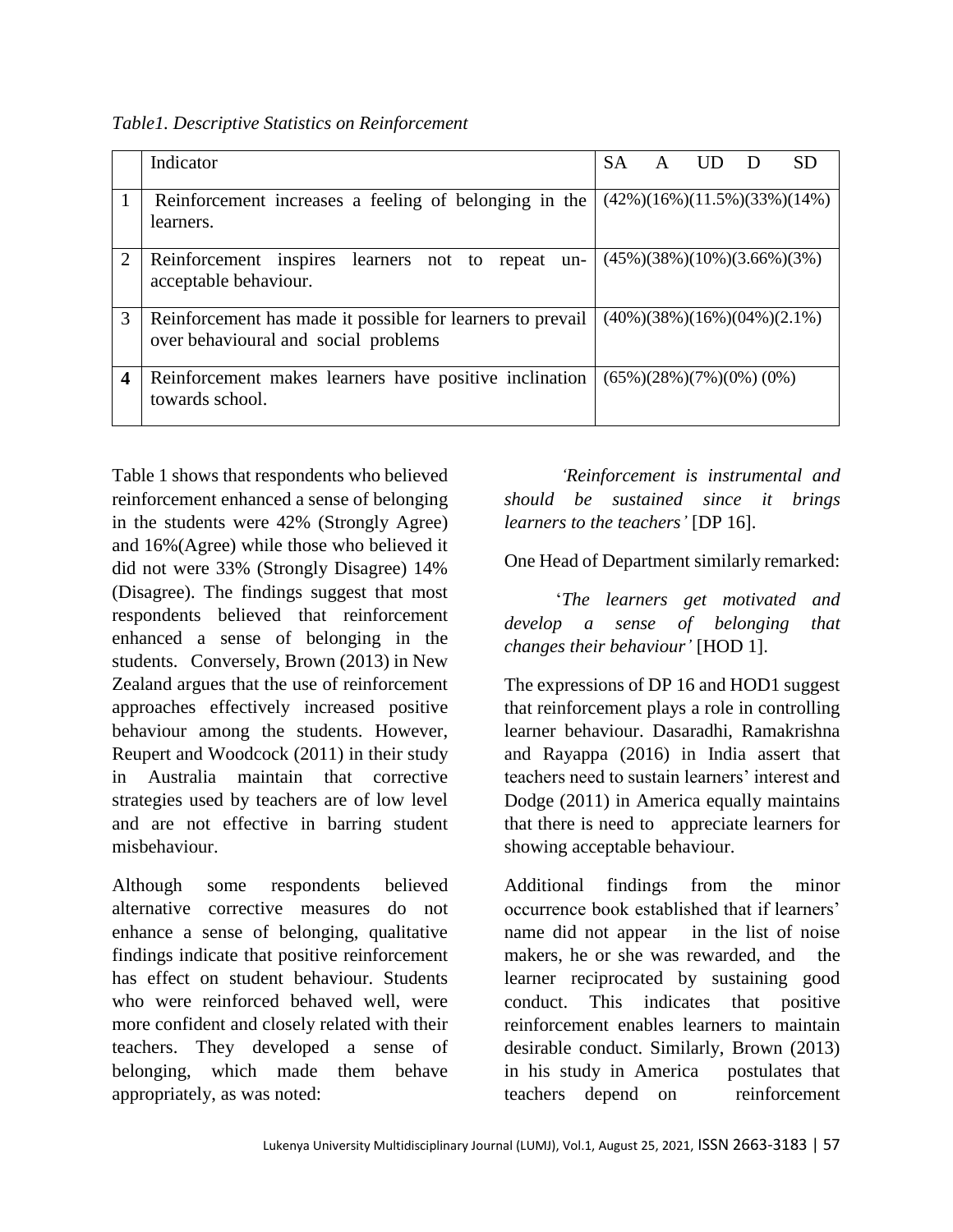approaches that perpetuate student positive behaviour.

More quantitative findings confirm that reinforcement encourages students not to repeat undesirable behaviour. This was confirmed by majority 83% (Strongly Agree 45%; Agree 38%) of the respondents. These findings show that reinforcement has positive influence on student behaviour and encourages them to sustain desirable behaviour. The findings are similar to Reinke, Stormont, Herman and King (2014) study in America which suggests that raising the use of reinforcement upgrades the outcome of students, especially those who are vulnerable to undesirable behaviour. Additional qualitative findings suggested that praise was appropriate in controlling the behaviour of learners as depicted in the following excerpt:

 '*A learner who is praised for behaving well sustains desirable behaviour and is likely to improve in academic performance too'* [DP10].

The statement from DP 10 seems to imply that praise makes learners gain acceptable behaviour and also makes their academic performance better. Rahimi and Karkami (2015) in Iran also agree that recognition has positive effect on the behaviour of the learner, just as Maphosa (2011) in South Africa conversely maintains that major forms of indiscipline require retribution. One other respondent who was interviewed said that praise positively changes the behaviour of a learner, as seen in the following excerpt:

# *'Learners who are praised for behaving acceptably sustain good behaviour* '[DP 6].

The views of DP 6 indicate that praise has positive effect and encourages the learner to

sustain good conduct. Bickford (2012) study in America concurs that praise is important in controlling student behaviour. Mohrbutter (2011) in USA argues that teachers should acquire professional development for managing student behaviour appropriately. Another interviewee believes that praise, however light it may be, has positive influence on learner behavior as shown in the narrative:

 '*Students who often misbehave can be praised for any slight positive change they make.This leads to positive behaviour change in the learners'* (HOD 4).

The sentiments of HOD 4 imply that reinforcement impacts positively on the learners and those teachers ought to recognize positive change in learners and to reward them. Rahimi and Karkami (2015) in Iran too believe involvement and recognition are beneficial strategies of discipline. However, Dodge (2011) in America maintains that school administrators are not ready to face rising challenges of learning needs.

Findings from document guides revealed that student leaders who performed their duty efficiently were rewarded. This encouraged them to sustain the virtue of hard work and good behaviour, an indication that reinforcement sustains good behaviour. Guner (2012) study in Turkey agrees that rewards are effective in managing behaviour. On the contrary, Reinke, Stormont, Herman and King (2014) in America agree that rewards improve learner behaviour, although they are more effective on learners who are prone to misconduct.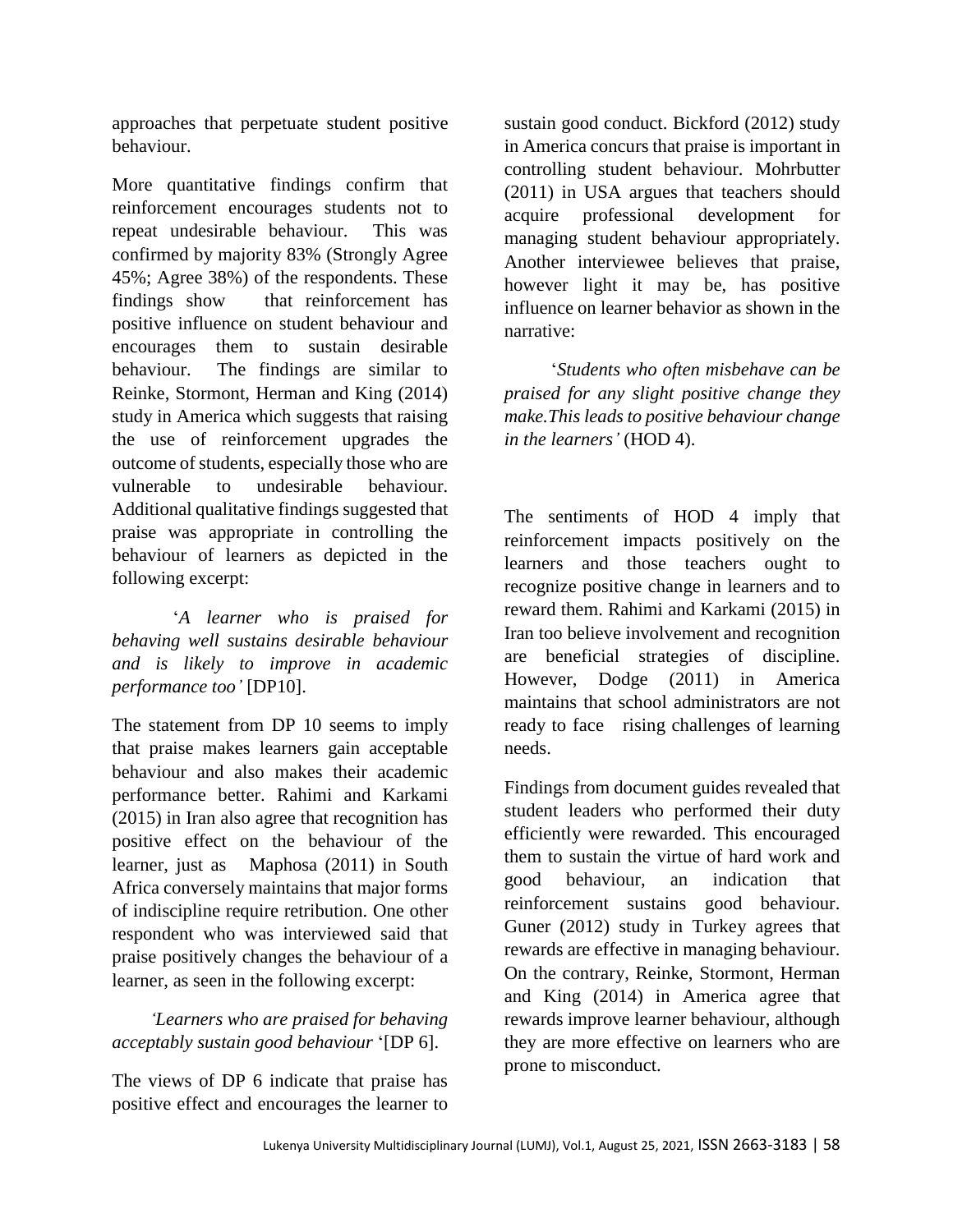Further quantitative findings confirmed that positive reinforcement helps students overcome behavioural and social problems. This was reported by majority 78% (Strongly Agree 40%; Agree 38%) of the respondents. Learners who were reinforced for good conduct behaved well. Rhodes (2014) in America also agrees that praising students helps in controlling their behaviour. Similarly, Dhaliwal (2013) in India agrees that teachers handle unwanted behaviour by motivating and encouraging students through establishing a personal relationship with learners who have challenging behaviour. On the contrary, Ajibola and Hamadi (2014) in Nigeria argue that the disciplinary measures to be undertaken are determined by causes and kinds of disciplinary problems.

One interviewee remarked that a learner who is recognized for good conduct positively influences others, and that material rewards cause good behaviour as depicted in the following remarks:

 *'A student who upholds desirable behaviour is awarded in public so that others can see and behave well too'* [HOD 14].

The sentiments of HOD 14 indicate students who are rewarded publicly are emulated by their colleagues. Additional information from document analysis guides reveal that material rewards are useful in sustaining desirable relationship in the learners. Dodge (2011) study in America also believes that learners need to be rewarded by being given material rewards. The findings are similar to Foncha, Kepe and Abongdia (2014) study in South Africa that praising of good students during public gathering in school promotes student discipline. However, Bechuke and Debela (2012) in South Africa argue the behaviour of an individual doesn't depend on external stimulus.

Quantitative findings affirm that majority of respondents 93% (Strongly Agree 65%; Agree 28%) believe that reinforcement makes students acquire positive inclination towards school. Qualitative findings from interviews also show that reinforcement makes learners develop positive inclination towards school as was expressed by one respondent:

 '*Learners who are reinforced have positive attitude towards school and would want to be associated with their school*'[HOD10].

The sentiments of HOD 10 suggest that learners who are reinforced have positive attitude towards school and would want to be associated with their school. Consequently, reinforcement is useful in changing the attitude of learners. Students who are positively inclined to their school are likely to develop desirable behaviour since they would want to uphold the standards of their institution. Reinke, Stormont and Herman (2014) in USA also believe that reinforcement boosts desirable student behaviour. However, Moyo, Khewu and Bayaga (2014) study in South Africa recommends that demerits should be used well to control student behaviour.

A correlation analysis of Pearson Product Moment Correlation Coefficient was used to test the hypothesis that reinforcement was not effective in controlling student behaviour. Table 2 shows results

*Table 2: Correlation Analysis between Positive Reinforcement and Students Behaviour*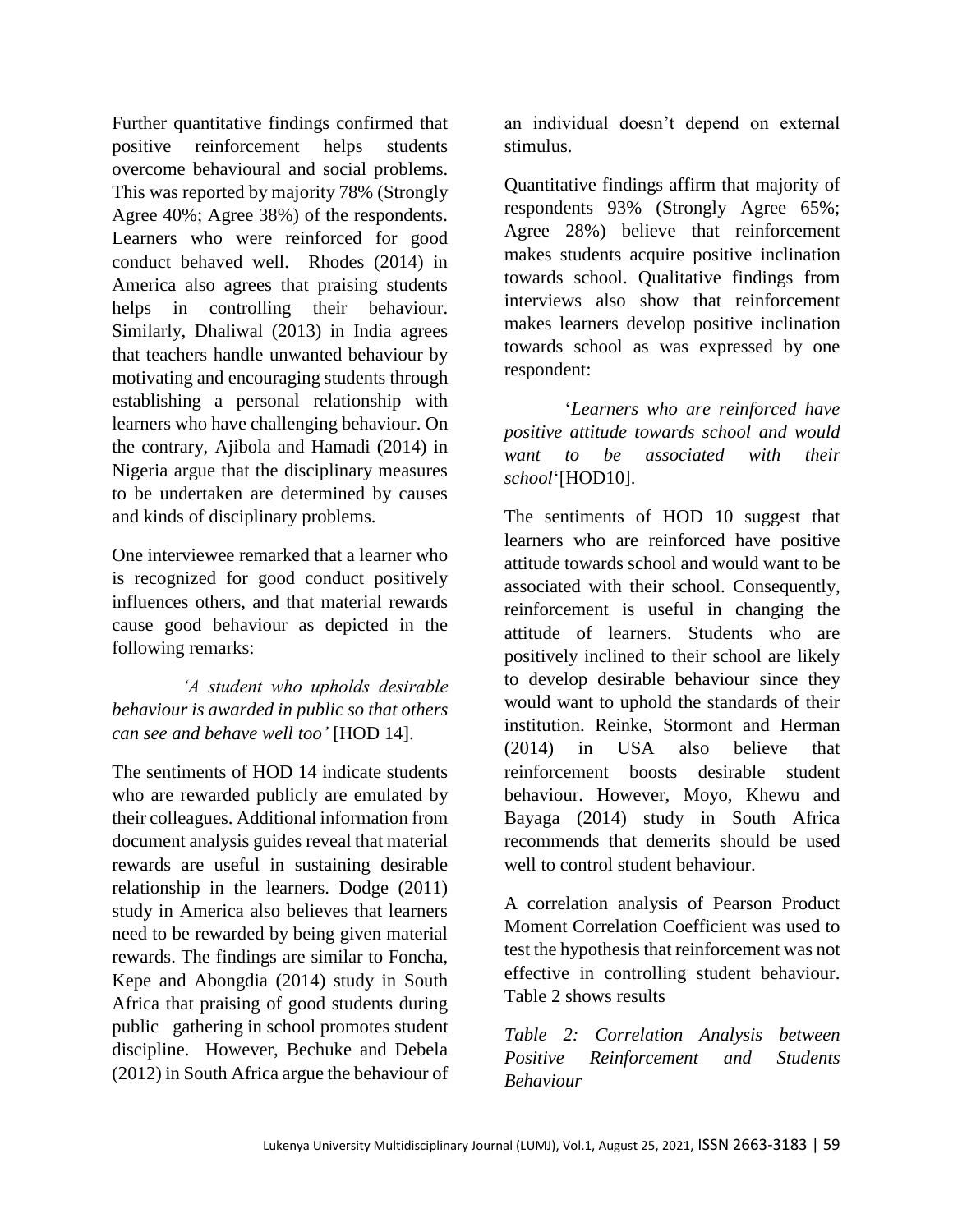| Correlations                       | Positive     | Student      |
|------------------------------------|--------------|--------------|
|                                    | reinforcemen | behaviour    |
|                                    | t            | S            |
| Pearson                            | $\mathbf{1}$ | $.411**$     |
| Correlation                        |              |              |
| Positive                           |              | .000         |
| Reinforcemen<br>t Sig.(2tailed)    |              |              |
|                                    | 191          | 191          |
| N                                  |              |              |
| Pearson                            | $.411*$      | $\mathbf{1}$ |
| Correlation                        |              |              |
| Student                            |              |              |
| <b>Behaviors</b><br>Sig.(2 tailed) | .000         |              |
| N                                  | 191          | 191          |
|                                    |              |              |
|                                    |              |              |
|                                    |              |              |

\*\*. Correlation is significant at the 0.01 level (2-tailed).

Table 2 shows a positive relationship between reinforcement and management of student behaviour. A Pearson`s correlation coefficient of r=0.411 was realized, showing that reinforcement is beneficial in controlling student behaviour. The findings agree with Roache and Ramon (2011) study in Australia that management strategies like reward make students accountable for their own behaviour and their peers too. Likewise, Ching (2012) study in Philippines concurs that sanctions and rewards are useful if applied according to the principles of the school. Contrarily, Reupert and Woodcock (2011) study in America argues that some teachers do not have confidence in certain strategies of behaviour management.

#### **5.0 Conclusion and Recommendations**

The study findings established that reinforcement plays a key role in controlling student behaviour, although some teachers believe otherwise.

Therefore, the study recommends the urgent need to create awareness about the importance of alternative methods like reinforcement in controlling student behaviour.

#### **REFERENCES**

- Ajibola A. Lukman &. Hamadi, A. (2014). Disciplinary Measures in Nigerian Senior Secondary Schools: Issues and Prospects. *Journal of Research & Method in Education.* Vol .4 (3), pp. 11- 17.
- Agesa, I, R.(2015). *Effectiveness of Alternative disciplinary strategies used in secondary schools in Starehe Division, Nairobi County*. Unpublished Med. Project, University of Nairobi.
- Batul, N. B. (2011). *History of Corporal Punishment.* Retrieved from http:// www.buzzle.com/articles/history - of corporal -punishment .html
- Bechuke , L. & Debella, R. (2012). Applying Choice Theory in Fostering Discipline: Managing and Modifying Challenging Learners Behaviours in South African Schools. *International Journal Humanities and Social Science*. Vol 2 (22), pp. 240-255.

Bickford, R. (2012). *Promoting Students'*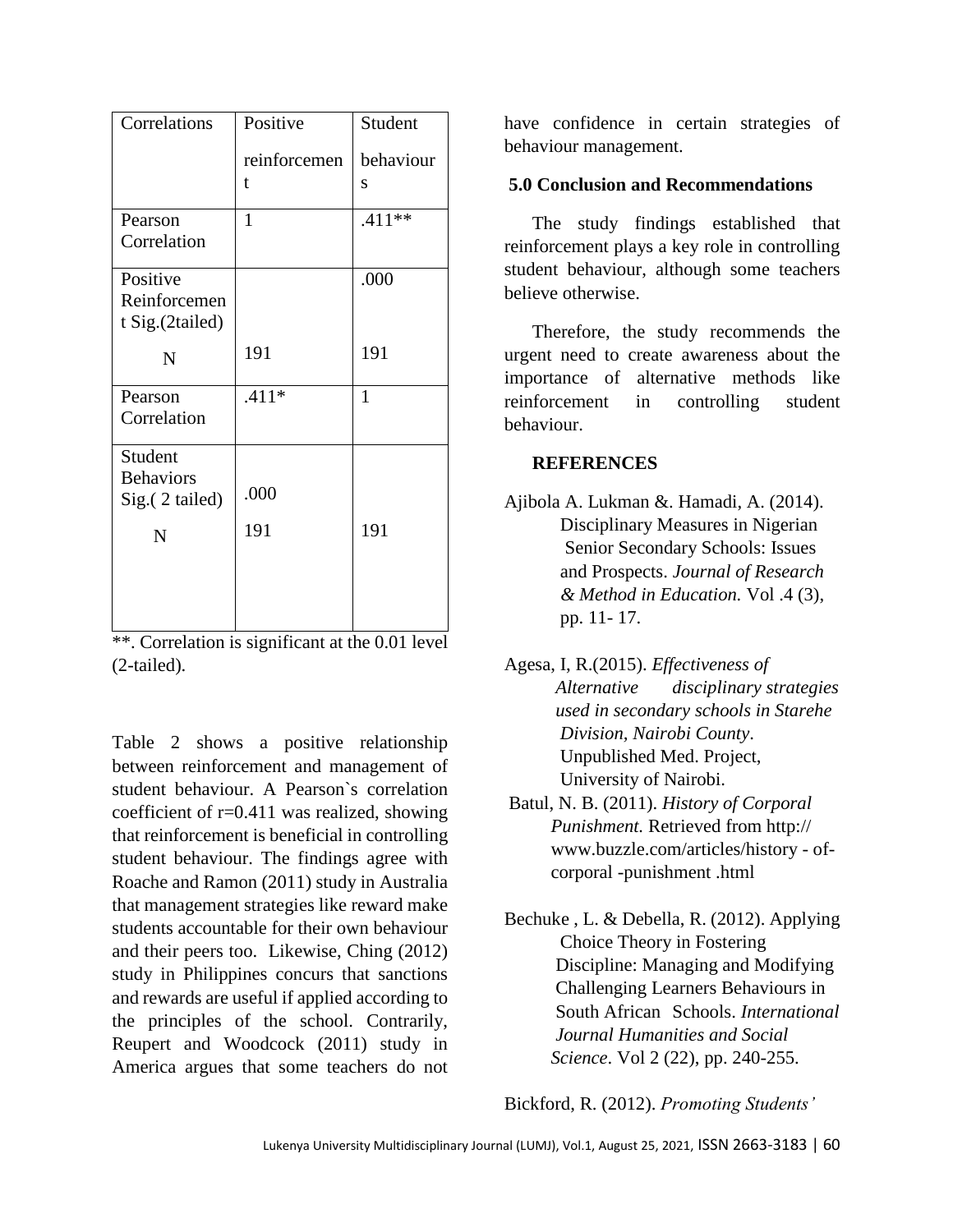*Social and Academic Success through Teacher Praise. Unpublished PhD Thesis,* University of Central Florida, Orlando.

- Bondo Sub County Education Office. (2015). *Education Management Information System* (EMIS) June, 2015.
- Braun, V. & Clarke, V. (2006). *Using Thematic Analysis in Psychology.* Qualitative Research, Vol. 3, pp. 77 101.

Brown, K. (2013). Challenging Behaviour in Secondary School Students: Classroom Strategies for Increasing Positive Behaviour*. New Zealand Journal* 

 *of Teachers' Work*, Vol. 10 (1), pp. 125-147.

Dasaradhi, K, Ramakrishna, K. & Rayappa, D.

(2016) Strategies for Effective Classroom Management. *International* 

> *Journal of English language, Literature and humanities*

Vol.4, pp. 528-538.

Dhaliwal, M.(2013). *Teacher Perceptions and Management of Challenging Student Behaviour in Primary school Classrooms*. Unpublished Med.Thesis, Unitec Institute of Technology.

Dodge, R. (2011). *Managing School Behaviour: A Qualitative Case Study*.Unpublished Ph.D. Dissertation, Iowa State University.

Durrant, J.E. (1996). *The Swedish Ban on Corporal Punishment: Its History and Effects. Family Violence Children: A challenge for Society*, New York,

19-25.

- Foncha, J., Kepe, M. and Abongdia, J.(2014). An Investigation into the Disciplinary Measures Used in South African Schools: How Effective are they to the Learners? *Mediterranean Journal of Social Sciences*.Vol.15pp.1160- 1164.
- Government of Kenya (2001). The Children Act, Kenya Gazette Supplement No. 95 (Acts No.8) (Revised Edition). Nairobi: Government Printers.
- Guner, N (2012). The Effect of Preventive Classroom Management Training Program on Approval and Disapproval Behaviours of Teachers. *International Journal of Instruction*. Vol 5, No.1.pp. 153-166.

Krejcie, R.V. & Morgan, D. V. (1970). *Determining Sample Size for Research Activities.* Vol. 30 pp. 607 610. Maphosa , C. (2011). *Learners' perceptions of possible approaches to curb learners' indiscipline in South African Schools.* The Anthropologist, 13(4), 241-248.

Maphosa, C. & Shumba, A. (2010). Educators' Disciplinary Capabilities After The Banning of Corporal Punishment In South African Schools. *South African Journal of Education* 30(3) Pp.85-97.

Ministry of Education. (2005). About the Ministry. *Retrieved March 11, 2014, From*

*<http://www.education.go.ke/Resources.ht>*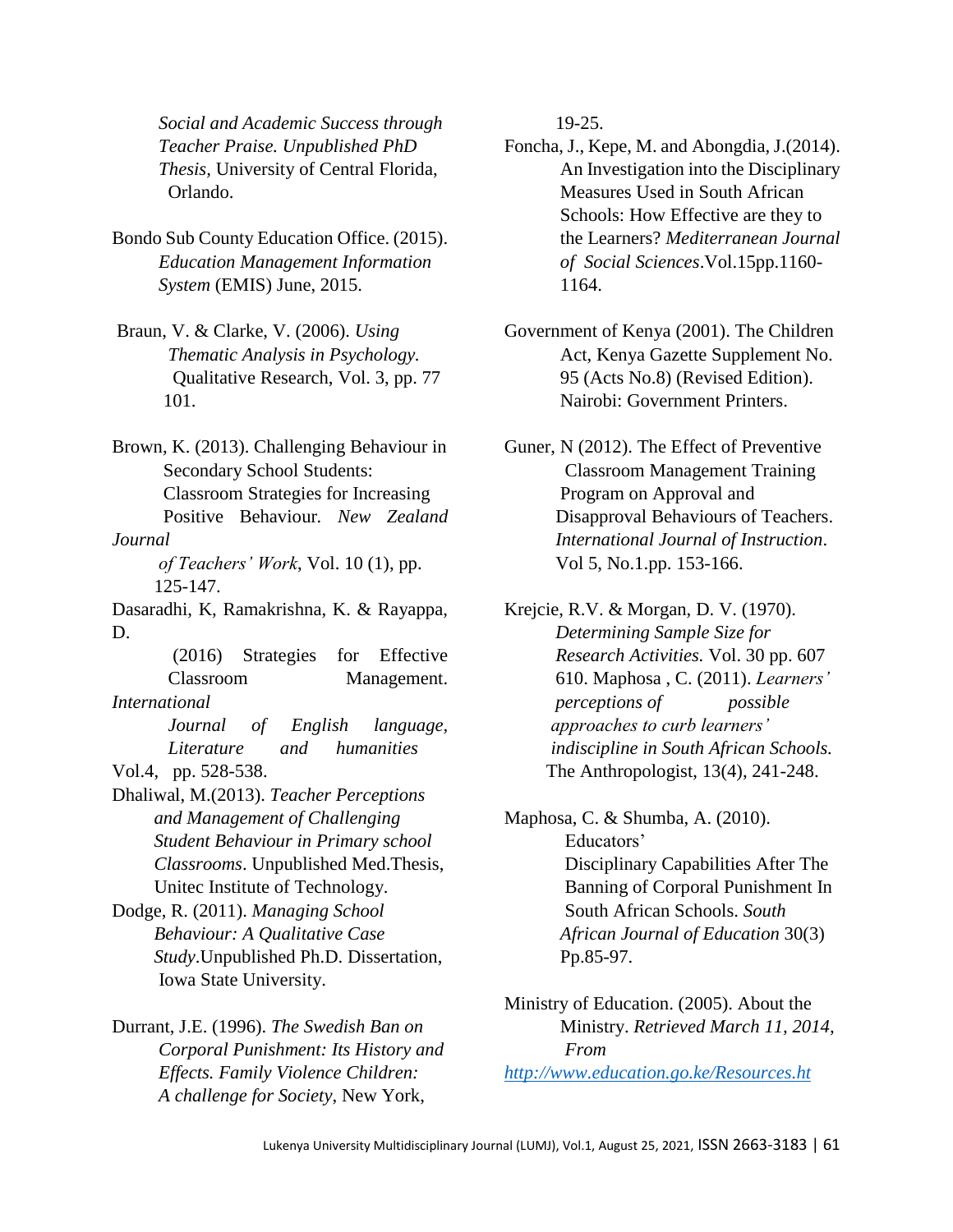- Mohrbutter, T.L. (2011). *In-School Suspension: A Qualitative Examination of Assistant Principals' Perceptions.* Unpublished Dissertation, North Carolina State University.
- Moyo, G., Khewu, N. & Bayaga, A. (2014) Disciplinary Practices in Schools and Principles of Alternatives to Corporal Punishment Strategies. *South African Journal of Education.* 34 (1) pp1-14.
- Ndembu, K. (2013). *Influence of Alternative Strategies to Corporal Punishment among Secondary School Students in Kinangop District of Kenya.*
- Unpublished Research project, University of Nairobi.
- Nakpodia, E.D (2012).Teachers' Responsibilities in Loco – Parents in Secondary schools in Abraka Metropolis, Delta State, Nigeria.
- Osher,D., Bear, G.G., Sprague, J.R and Doyle, W. (2010*). How can we improve School discipline? Educational Researcher 39(1), 48-58. Retrieved on 13th May 2013 from*

*http://web.multco.us/sites/default/files/ccfc/d ocuments/how\_*

- Rahimi, S. & Karkami, F. (2015).The Role of Teachers'Classroom Discipline in their Teaching Effectiveness and Students'Language Learning Motivation and Achievement. *Iranian Journal of Language Teaching Research 3*(1) pp.57-82.
- Republic of Kenya, (2013). *The Basic Education Act. No.14 of 2013.* Government Printers

Reinke, M., Stormont, M. Herman, K. & King, K. (2014). *Use of Coaching and*

- *Behaviour Support Planning* For Students with Disruptive Behaviour Within A Universal Classroom Management Program. *Journal of Emotional and Behavioural Disorders.* Vol.22 (2) pp.74-82.
- Reupert, A. & Woodcock, S. (2011) Canadi an and Australian Pre-Service Teachers' Use, Confidence and Success in Vari ous Behaviour Management Strategies. *Australian Journal of Education Interna tional Journal of Educational Re search.* Pp 1261-1268.
- Rhodes, E. (2014). *The Use of Behaviour Specific Praise and the Caught Being Good to Improve Class wide Behaviour.* Unpublished MA Thesis, University of Florida.
- Roache, J., & Ramon, L. (2011). Teachers' Views on the Impact of Classroom Management on Student Responsibility. Vol.55: Iss.2 Article 4.
- Semali, M. & Vumilia L. (2016) Challenges Facing Teachers' Attempts to Enhance Learners' Discipline in Tanzania's
	- Secondary Schools. *World Journal of Education* Vol.6 No.1 pp 50-69.

Soneson, U. (2005). Ending Corporal Punish ment in South Africa, Pretoria: Save the Sweden, Regional Office for South Africa.UNICEF, (2001). *Back ground Paper Regional Expert Meeting on Quality Basic Education, 12-14* February 2001. UNICEF Regional Office for South Asia. Kathmandu.